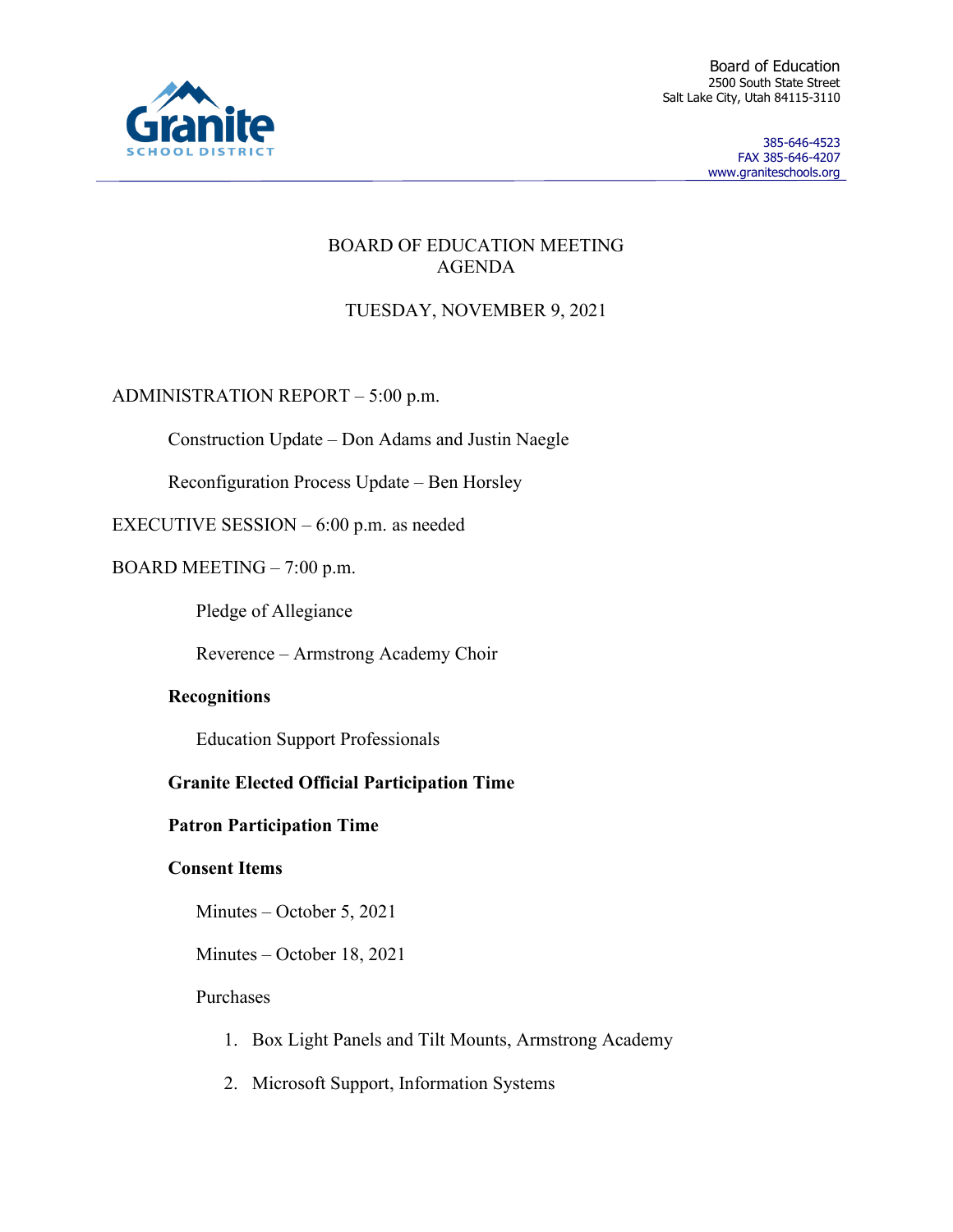## Award of Contracts

- 1. Asbestos and Insulation, District-wide
- 2. Canvas Application Custom Development, Information Systems
- 3. CatchOn Subscription, Information Systems
- 4. Epic System Parts, YESS Program
- 5. Math Fluency Toolkit, Curriculum
- 6. Screencastify Subscription, Educational Technology
- 7. Upland Optiflow Software Support, Information Systems

## Change Order

# Cyprus High School Rebuild

## Personnel

- 1. Employee Hires and Separations
- 2. LEA Specific Licenses
- 3. Administrative Appointment

## Financial Reports

- 1. Purchase Order Summary
- 2. Accounts Payable Pay Vouchers
- 3. Direct Electronic Transfer of Funds
- 4. Change Order Summary Report
- 5. Principals' Cash Report September 2021
- 6. Monthly Budget Report September 2021

## LAND Trust Amendments

## **Information Items**

- 1. Enrollment Report Steve Hogan
- 2. Calendar Process and Survey Results Ben Horsley, Tina West, and Craig Stauffer